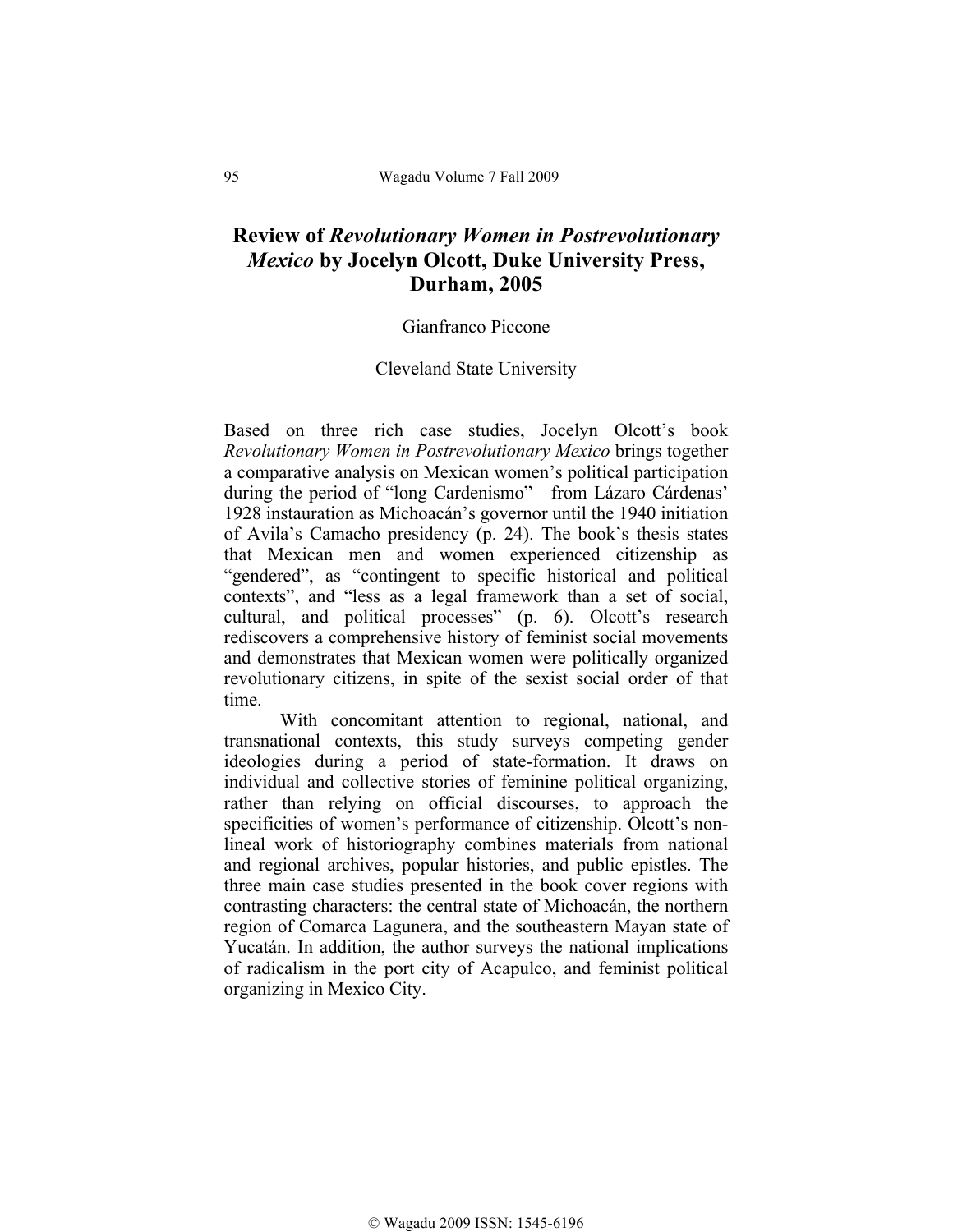The book's first chapter surveys the roots of Mexican feminist political organizing. It starts out by tracing women's activism for expanded social, economic, and political rights back to the time of the Revolution. It periodizes the First Feminist Congress in Yucatán in 1916, which was able to garner more than seven hundred women in Mérida, as the formal origin of organized feminine political mobilization. Culminating with discussions on the national women's congresses of the early 1930s, this chapter states that by that time, although "contested and fragmented" (p. 51) a national women's movement had developed.

In this same chapter, a discussion on the 1917 Constitutional Congress focuses its attention on the citizenship articles, finally rejecting women's suffrage. A reference to the Catholic Cristero Rebellion in Michoacán as "recasting women's piety from antimodern to potentially violent and disruptive" (p. 41), portrays the tensions between competing gender ideologies formulated by the government's anticlerical project on one side, and the Church on the other. Finally overcome by the ruling party, the end of the Cristero Rebellion consolidated Cárdenas' mandate as Michoacán's governor.

Chapter two surveys the trajectory of women's organizing in Michoacán during the 1920s and early 1930s. It gives attention to the role of the state-founded Revolutionary Labor Confederation of Michoacán (CRMDT) and other associations at linking the national bureaucracy with local organizations, which rendered women support and leadership for political organizing. Women's political organizing was thus concomitantly dependent on regional and national political scenarios. While Cardenismo offered women opportunities for organizing, feminist mobilizing was, however, constrained by national and regional structures of power and their respective political agendas.

Chapter three pays attention to the national women's movement of the 1930s, with emphasis on the performance of educators and organizers as mediators between disparate factions of feminist mobilizing. Again, tensions between church officials and the state increased at the national level, as "socialist" teachers were in charge of practicing new pedagogies. This chapter also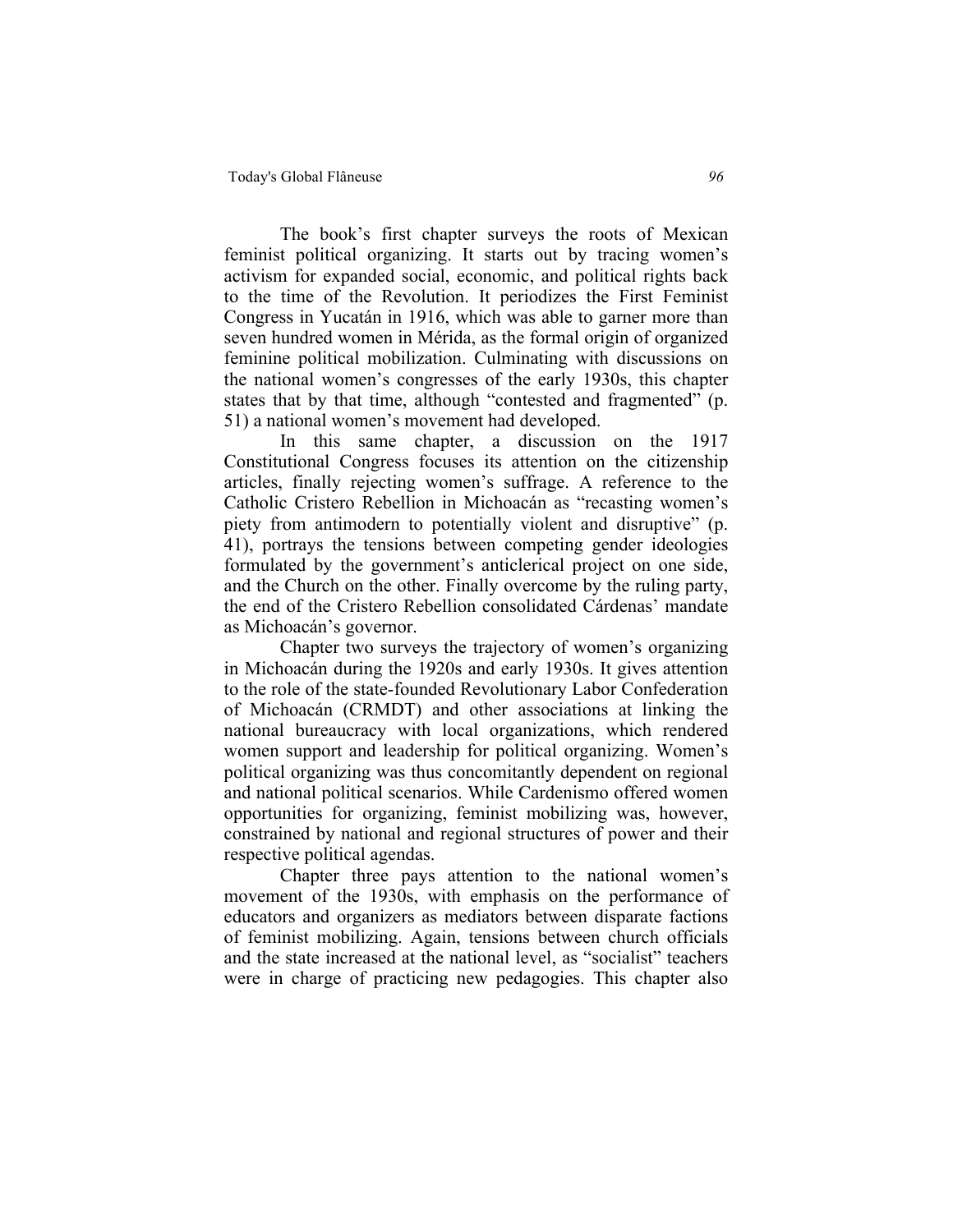briefly explores the influence that radicalism in Acapulco and the PCM (*Partido Comunista Mexicano*) exercised over women activists who would then move and participate across regional contexts.

Chapter four explores the role of agricultural labor mobilizations in the northern region of Comarca Lagunera. It gives attention to political interaction between national and regional government authorities, as this was crucial to negotiate the tensions of the 1936 General Strike. According to Olcott, the PCM and the General Strike "defined the contours of popular organizing in the Comarca Lagunera" (124).

Chapter five surveys women's mobilization for obtaining suffrage rights, ultimately failing to achieve its aim. The last chapter turns to Yucatán where the mobilization of women ended with no major favorable outcomes. Women's organizing in Yucatán was inevitably frustrated due to unstable regional political climates.

Mexican women would not vote in a presidential election until 1958. Furthermore, the suffrage victory was not linked to popular mobilization but instead to state patronage, "transform[ing] its meaning and honoring women as political housekeepers rather than revolutionary citizens" (p. 234). However, through historical revision, Olcott's work contributes at uncovering a history silenced by hegemonic discourses and at revealing the manipulation of events by state authorities, which sought to render women into submission.

 This study gives voice to the silenced accomplishments of a feminist movement that were often appropriated and interpreted deliberately by the government's hegemonic project. The book does a great job when explaining, with comparative examples, how the dynamics of state patronage were effective at appropriating the outcomes of women's social mobilization. It also successfully portrays the many contradictions embodied in Cardenismo, among these that of fomenting women's organizing while also indecorously negating from history its political victories.

*Revolutionary Women in Postrevolutionary Mexico* is an extraordinary work of exhaustive research dealing with crucial